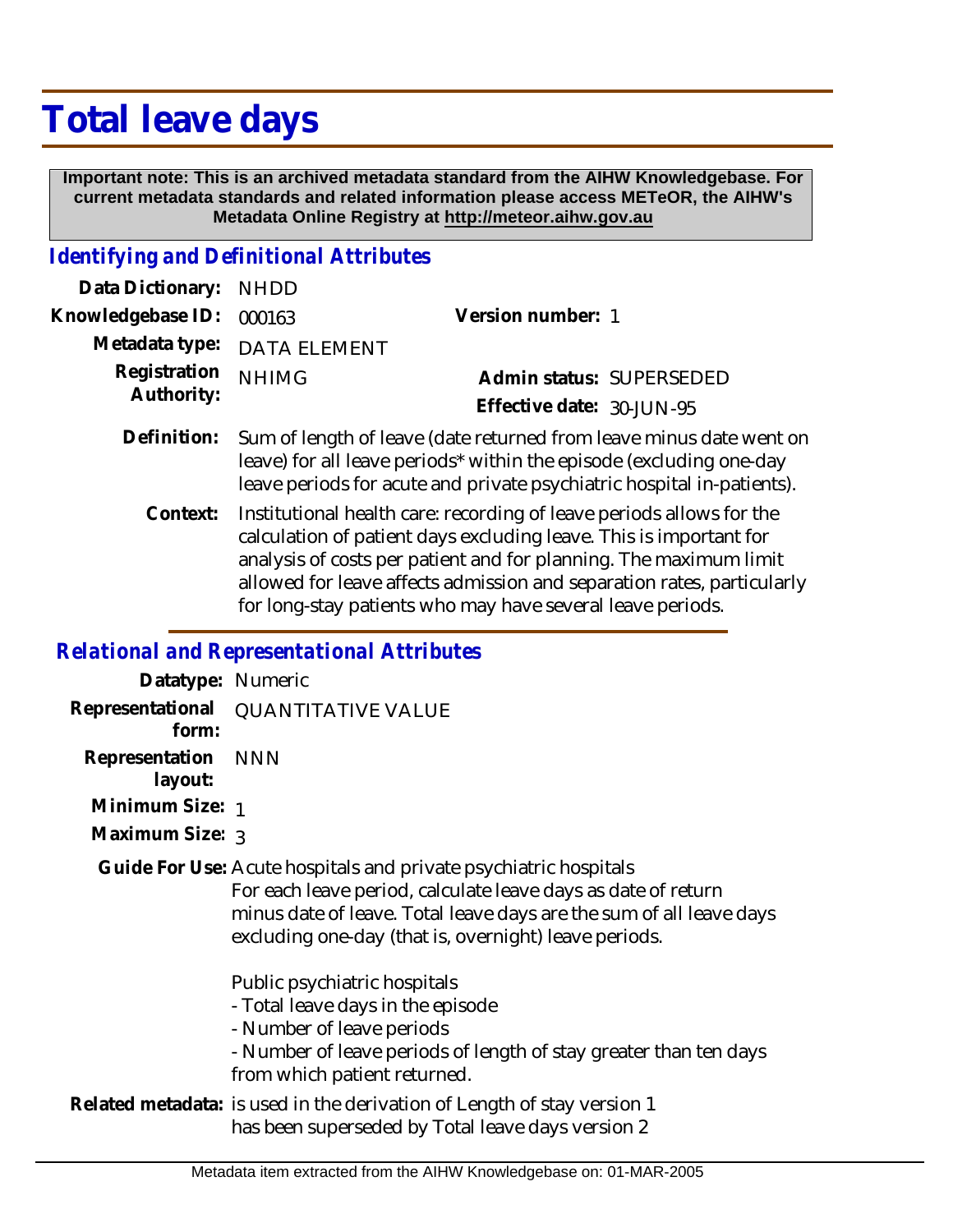## *Administrative Attributes*

**Source Document:**

**Source Organisation:** National Health Data Committee

Comments: Acute hospitals and private psychiatric hospitals Many hospitals have patients who are allowed out of hospital on leave, for example, patients undergoing rehabilitation or psychiatric treatment. Hospitals may differ in their admissions procedures for these patients. For example, some hospitals may formally discharge and readmit these patients while others will simply record that such patients are on leave.

> Despite these differences, 'on leave' patients should be able to be commonly identified across all hospitals.

It emerged at the meetings of the Morbidity Working Party that there were considerable variations between States in the definition and recording of periods of leave for acute hospital in-patients. New South Wales: Temporary leave of up to four days allowed. If leave exceeds four days, patients are discharged and readmitted. Leave periods are not currently recorded in the morbidity collection.

Victoria:Leave cannot last more than seven days. This is the period agreed by the Commonwealth Department of Community Services and Health when the new classification system for private patients in public hospitals was introduced on 1 April 1988 (previously the limit was ten days).

The present collection is unsatisfactory in that it counts each segment of treatment as a separate episode but only expects a diagnosis for the final discharge. Thus, the Victorian collection could have the following:

- episode of 100 days (discharged to leave: no codes)

- episode of five days (discharged to leave: no codes)

- episode of five days (final discharge: code = spinal injury). The present system cannot join up the episodes. It allows any number of leave episodes, however. In the revised system, the record will show admission and final discharge dates with a count of the leave days which will be subtracted from the computed length of stay to give occupied bed-days. The new system will allow any number of leave episodes and will allow lengths of stay to be adjusted for leave days. The number of leave episodes will not be recorded.

Queensland: Authorisation of leave is at the discretion of the medical practitioner. Practices of granting leave and recording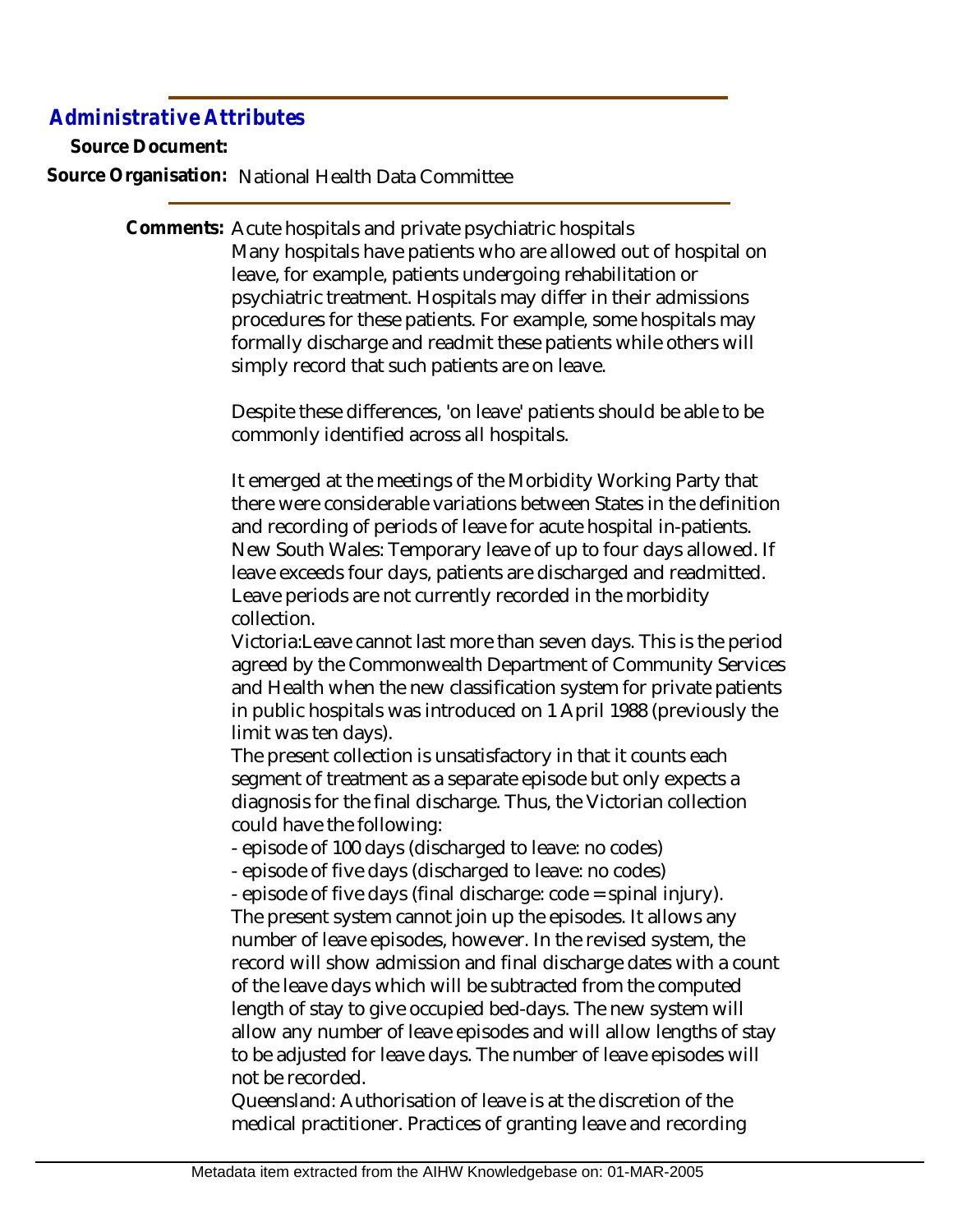leave vary from hospital to hospital. Where the duration of leave exceeds five occupied bed-days for acute in-patients or seven occupied bed-days for long-stay nursing home type patients, the in-patient is discharged from hospital and formal admission procedures are required for any subsequent return to hospital. Until a few years ago, the limit was three days; however, representations from hospitals had it increased to the current five days to seven days.

Hospitals using a manual system of admissions and discharges have provision to record up to three leave periods. In practice, hospitals on manual systems rarely use leave passes, but discharge and readmit patients when they leave hospital. This occurs even when the patient is considered to be 'on leave' by clinical staff (particularly relevant in the case of psychiatric patients).

The computerised hospitals (those non-metropolitan hospitals on the ADAM system, the metropolitan hospitals on the QHIS system, and those hospitals in the Health Care Information System) are also required to record leaves. Up to 12 periods of leave are allowed for on the computerised systems. Where hospitals are computerised it appears that they tend to use leave passes more frequently than do those hospitals still on manual systems.

In the Queensland hospital morbidity collection, length of stay and occupied bed-days are derived from 'date of discharge' less 'date of admission', and no allowance would be made for leave days. In the past, this would probably have been of little consequence in inflating an occupied bed-day figure. Firstly, it is generally only the computerised hospitals which use leave passes rather than discharge/readmit, and until recently only the large metropolitan hospitals were computerised. Secondly, even with the computerised metropolitan hospitals, there was a limit of three days leave imposed until a few years ago when representations from the hospitals had it increased to the current five days to seven days.

South Australia: Records up to four periods of leave. Leave is defined as temporary leave over a weekend or other short holiday period up to a maximum of three days for patients who intend to resume their treatment after that period.

Western Australia: Leave data is not reported to the hospital morbidity system. Interpretation of leave is not uniform in Western Australia but generally refers to weekend leave in the public hospital system. Private hospital data is further complicated by leave/readmission ruling of rebates from health benefits funds which define leave to have a maximum limit of seven days. Tasmania: A variety of definitions of leave are used in Tasmanian hospitals. Definitions noted include 'no set minimum or maximum'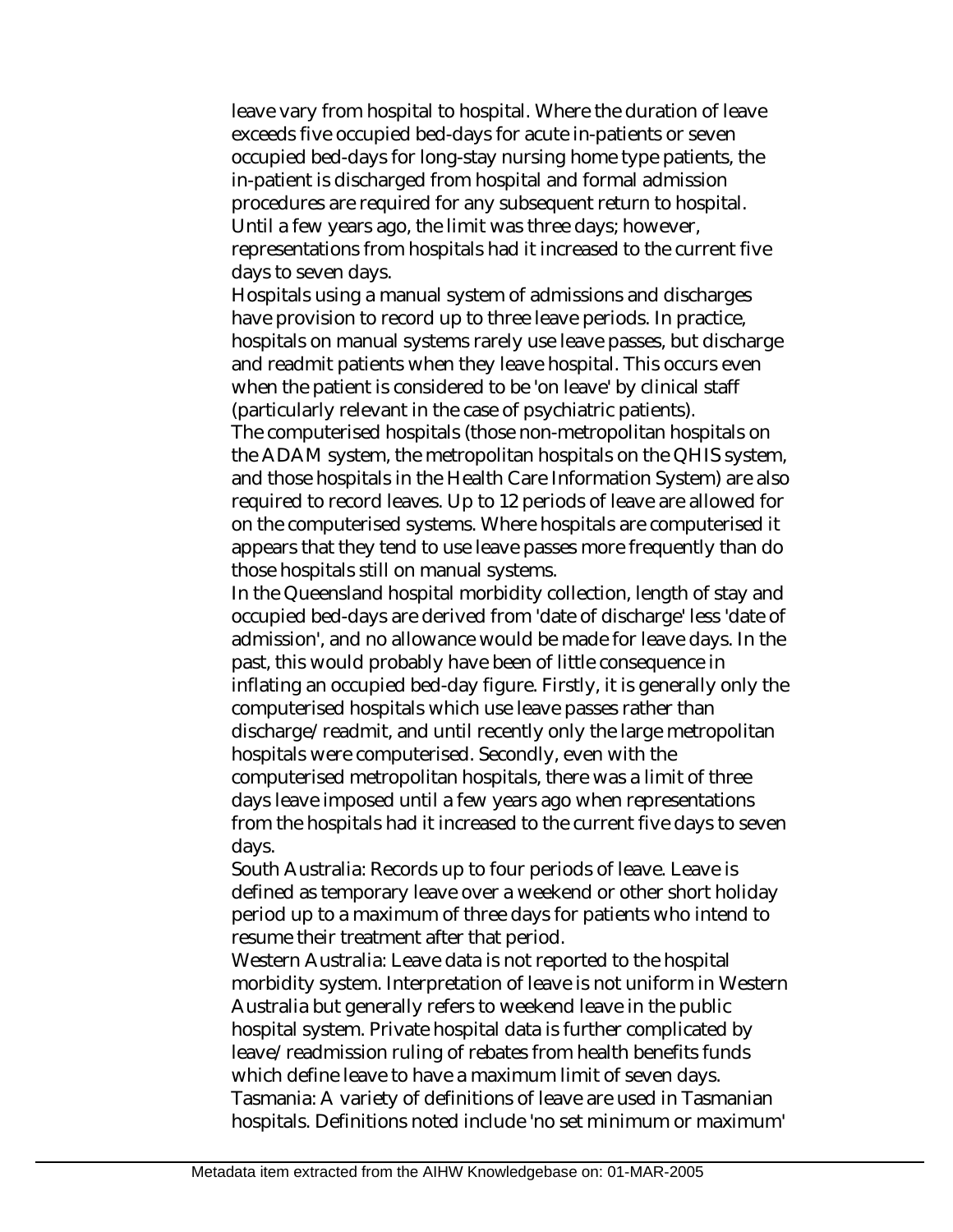and 'no leave patients always discharged'. However, leave is mostly defined in terms of minimum and maximum periods. Values for the minimum were one hour, overnight and one day. Maximums used are 23 hours, 48 hours, seven days and no limit. The Tasmanian member advised that the Department of Health Services in Tasmania has developed the following definition of leave for use in all Tasmanian hospitals:

An in-patient, other than a 'same-day' patient, is on 'leave' if he or she leaves a medical establishment, for any period up to three days, with the intention of returning to that establishment for the continuation of current treatment. Patients absent for more than three days should be discharged and readmitted on return. Leave occurs infrequently from private hospitals and their ability to enter the required number of leave periods for National Minimum Data Set purposes is unclear at this stage. Tasmanian public hospitals will be able to record an unlimited number of periods of leave.

Length of stay calculations:

- Normal: date of discharge less date of admission

- Same day: one day

- With leave: date went on leave less date of admission plus date of discharge less date back from leave

It should be noted that this calculation is logically extended for more than one period of leave.

Example:

date of admission 1.2.89

date of discharge 24.2.89

leave periods 10.2.89-12.2.89; 17.2.89-21.2.89

Length of stay (1st admission) =  $(1.2.89 \text{ to } 10.2.89) + (12.2.89 \text{ to } 10.2)$  $17.2.89 = 14 \text{ days}$ 

Length of stay (2nd admission) =  $(21.2.89$  to  $24.2.89)$  = 3 days Northern Territory: Patients are discharged if they are to be out of the hospital for more than three days.

The Commonwealth Department of Community Services and Health has defined a continuous period of hospitalisation for private hospital patients for health benefits purposes under s.3 (1) of the Health Insurance Act 1973 (Cwlth) as follows:

A continuous period of hospitalisation is deemed to be any two periods, being periods during which a patient was, or is, an inpatient in a hospital (whether or not the same hospital), that are separated from each other by a period of not more than seven days during which a patient was not an in-patient in any hospital. This determination flows through to the definition of leave for basic table health benefits purposes as set out in Health Benefit Fund Circular No. 125 (PS No. 78, 20/6/88):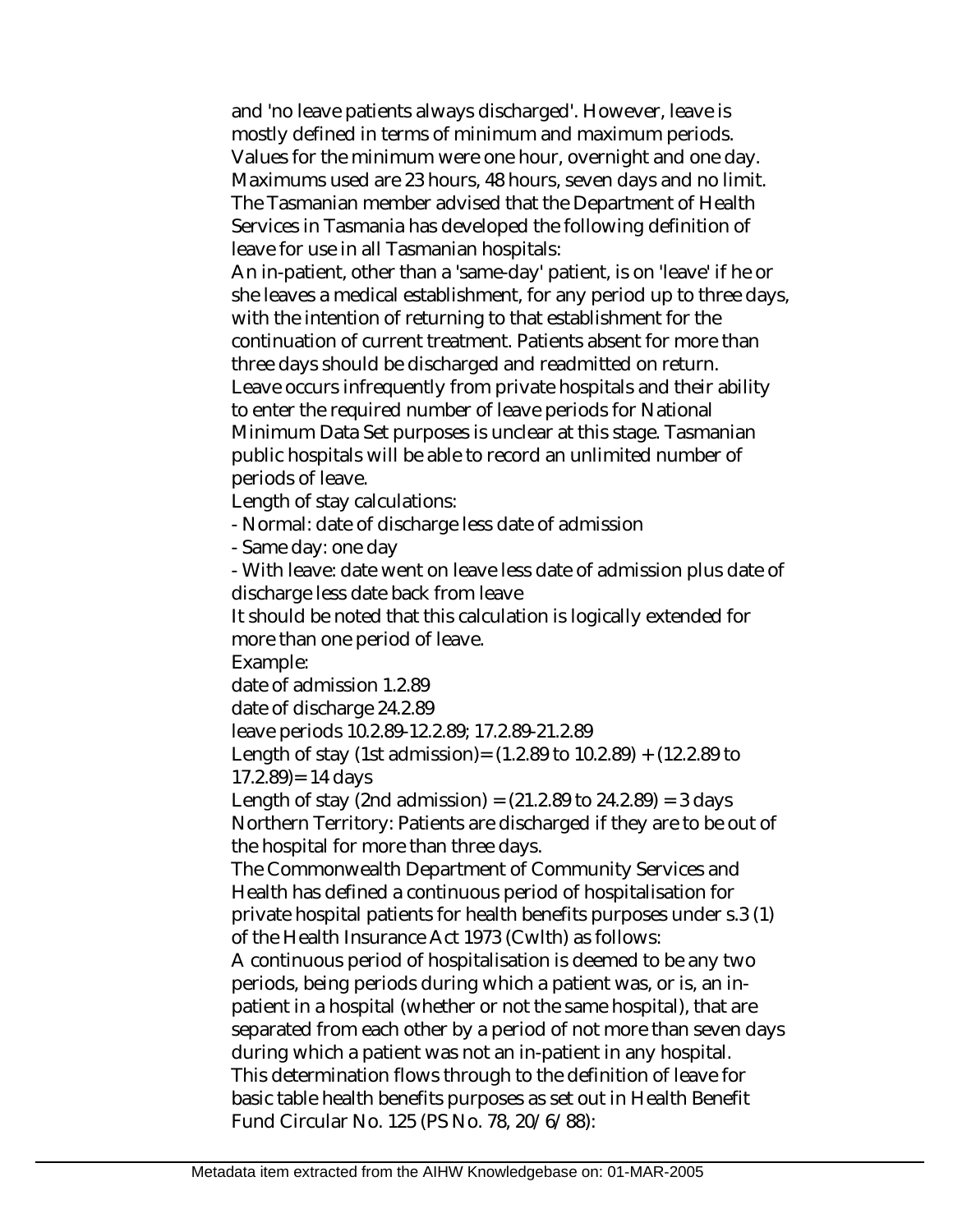'On leave' patients are patients who are allowed out of hospital when there is a decision by the hospital that the patients shall be back in the same hospital within a short time, for example, weekend leave. Hospitals may, for example, save beds for these patients.

To be regarded as an 'on leave' patient, the break between the two periods of hospitalisation shall be not more than seven days. The patient classification and day count for 'on leave' patients continues for the first period of hospitalisation. For example, a patient is allowed on leave from Friday and comes back to hospital on Monday morning. At Friday, the last day of the first period of hospitalisation, the patient's classification was 'other' (medical) and the day count was five days. Saturday and Sunday are not included in the day count. However, when the patient comes back to hospital on Monday, the classification continues as 'other' (medical) and Monday is counted as day six.

The Morbidity Working Party decided that, for National Minimum Data Set purposes, the maximum allowed period of leave for acute hospital in-patients should be seven days. Patients on leave for longer than seven days are to be discharged (whether formally or statistically) and, if necessary, later readmitted. Where State or Territory policy restricts leave to a lower maximum, this is accepted.

The decision was made because the seven day limit is consistent with the limit applied to patients in private hospitals (and private patients in Victorian public hospitals) for health fund benefit purposes. It is also consistent with Queensland practice for public patients (where the limit was raised from three days to five to seven days after representations by hospitals).

Data from Victoria show that, in 1987-1988 in public 'extended care' facilities approximately 5,440 leaves occurred and in acute public hospitals, approximately 3,800 leaves. These represent approximately 1.6 per cent of all discharges in Victoria. Leaves may represent a similar small proportion in other States.

The working party also decided that the data set should contain the single data item 'total leave days' rather than the dates in and out for each leave period up to five periods (as recommended by the Taskforce on National Hospital Statistics 1988).

As New South Wales does not record leave for patients who go out overnight, the working party decided to exclude one-day leave periods from the 'total leave days' item for consistency. The working party recommended that the data set should be evaluated after a few years for the effect on consistency of the varying treatment of leave in the different States and Territories. Public psychiatric hospitals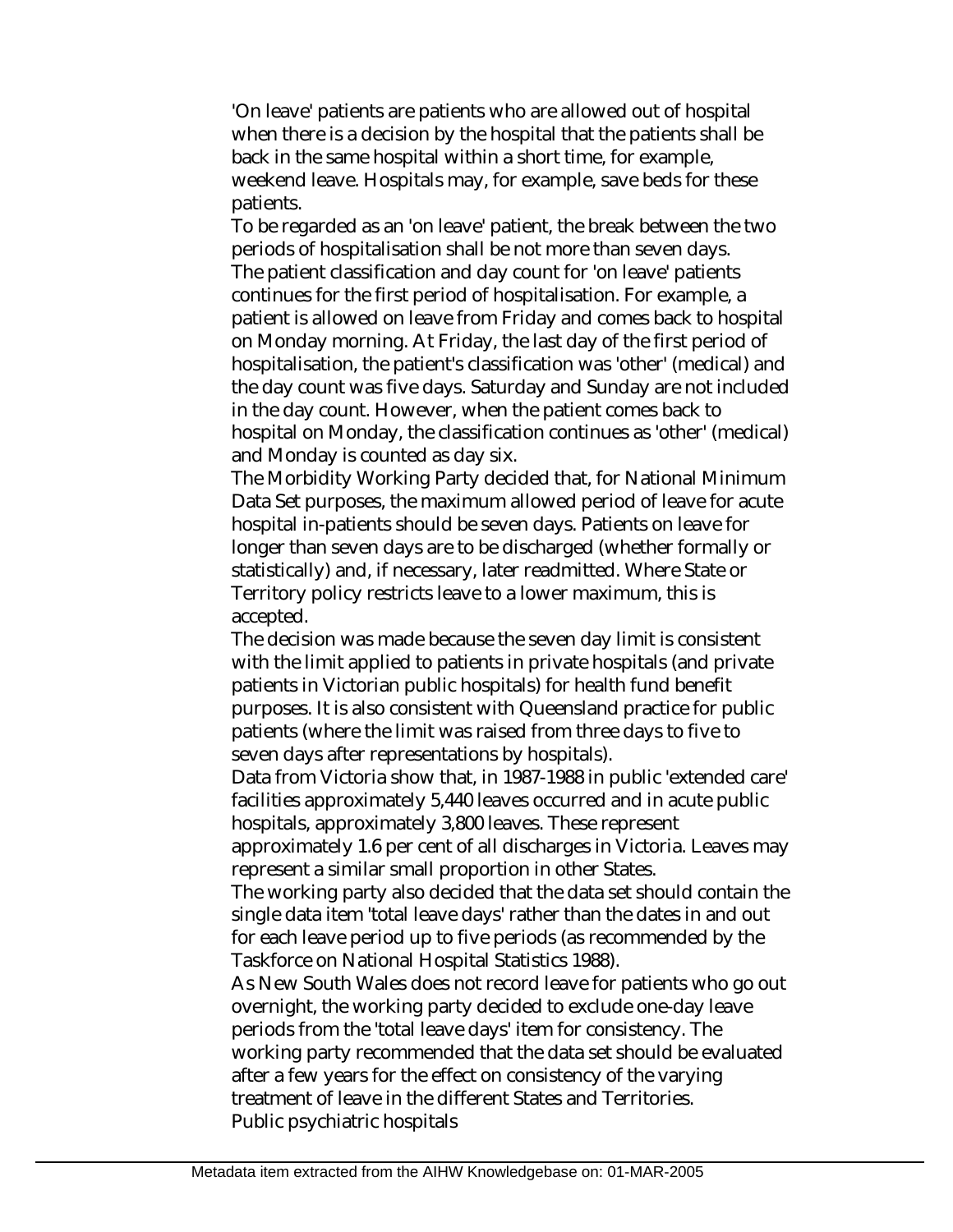The working party on Mental Health Statistics (1975), which developed national definitions for a proposed ABS publication on psychiatric hospital in-patients, adopted the following definitions relating to discharge and leave:

A discharge relates to the event where a patient leaves in-patient care in a psychiatric institution or unit and is not expected to return to it, rather than to the event of actual removal from the register, with additional provisions as follows:

- a discharge is recognised in all cases where the patient is absent from in-patient care for a period exceeding ten days, with the exception of absences on 'leave for special care', such as for treatment in a general hospital, irrespective of the length of that period of leave;

- a transfer between in-patient institutions is not recognised as a discharge and admission unless the period between leaving the one and entering the other exceeds ten days.

Although the proposed national mental health data set did not eventuate, this definition of leave was adopted by most of the State mental health authorities. The current situation for maximum allowed leave in public psychiatric hospitals is as follows:

New South Wales: Leave of absence (of any type including unauthorised leave) for a period of more than ten days results in a 'statistical separation'.

Victoria: All leave is recorded. Maximum leave for voluntary patients is seven days, followed by discharge if the patient does not return. There is no maximum leave period for involuntary patients. Queensland: All leave is recorded, including short leave, trial leave, leave for special care and absconded patients. The Queensland Mental Health Collection is an admission and discharge reporting system in which all periods of leave are reported on form MSS:7. It is possible to statistically discharge and readmit all patients on leave beyond a certain limit (see below).

South Australia: Leave is restricted to a maximum of ten days. Beyond this point, the patient is discharged.

Western Australia: Not known.

Tasmania: Not known.

The imposition of statistical definitions assists in overcoming apparent differences between facilities which can result from differences in leave policy and in the recording of leave. These differences can affect most measures commonly used in relation to psychiatric and related facilities' number of admissions and discharges, length of stay, average number daily resident, and so on.

Requirements for statistical comparability between facilities, or between systems, should not necessarily influence the clinical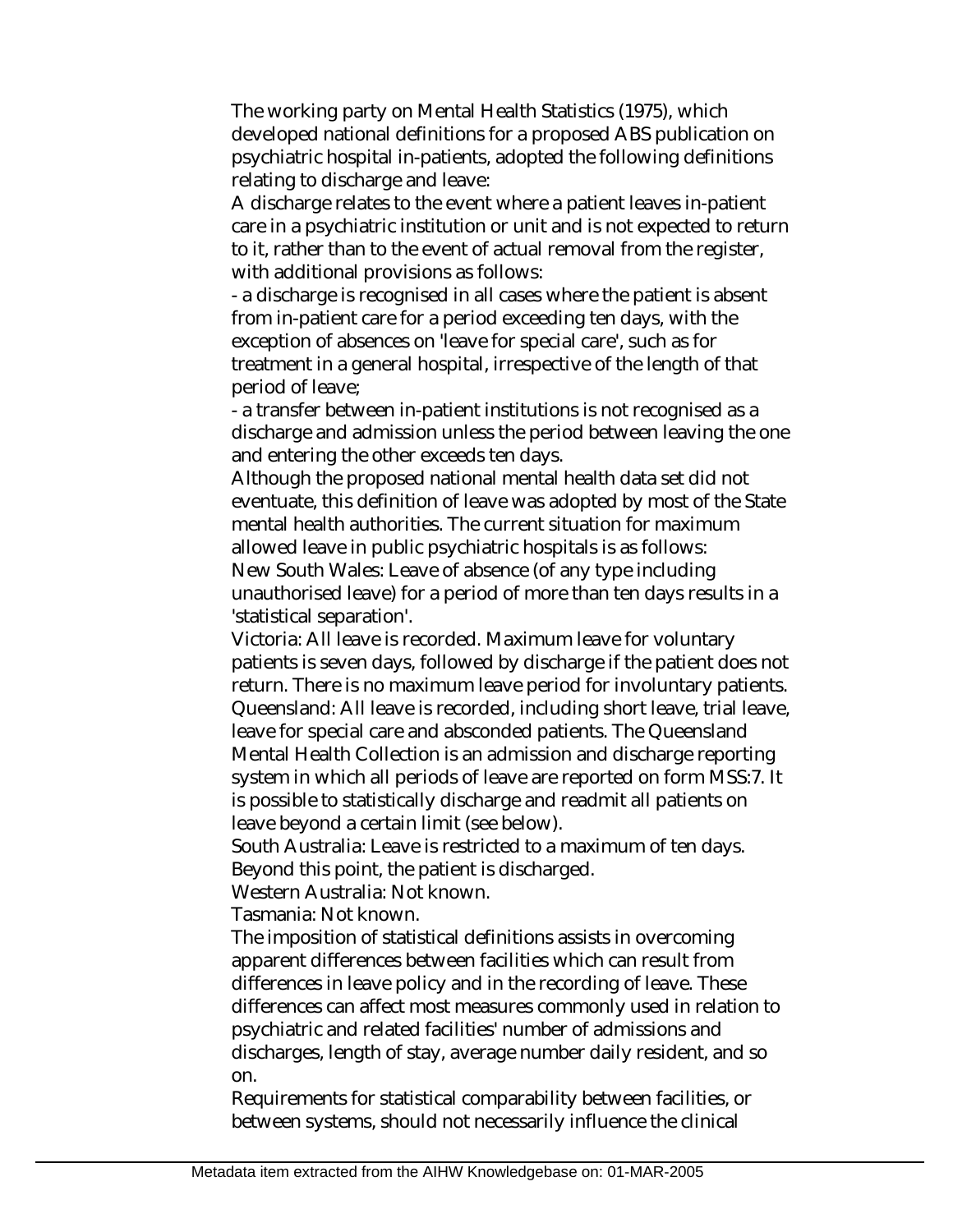recording practices within a facility. Because of this, an attempt has been made to develop methods which will permit comparisons to be made without requiring facilities to change their own practices. The imposition of a statistical definition overcomes potential problems in two main areas--the use of long periods of leave in some facilities, and the use of discharge/admission to cover short absences in others.

Periods of absence from in-patient care, or leave, can be used as an integral part of a planned treatment program in a psychiatric facility. Clinical and administrative provisions may be framed to take into account treatment requirements at a particular facility. The use of leave is extremely variable in Queensland psychiatric facilities. Among the acute units, some do not use leave at all, and others have almost twice as many returns from leave as admissions during a specified period. Most of the leave which is used occurs during an episode of care, rather than immediately pre-discharge. Among the psychiatric hospitals, even more extensive use is made of leave, with the number of returns from leave often exceeding the number of admissions by a very large factor.

About ten per cent of all nights on the register for Queensland psychiatric in-patient facilities are actually 'leave' nights. This proportion varies from none in some facilities to over 30 per cent in others.

Treating long leave as discharge/admission

In facilities which use long periods of leave, leave periods of up to four weeks or longer may not be uncommon.

These can contribute to bed-day counts and calculation of length of stay for individual patients if leave periods are not recorded. Such differences can be overcome by recording on statistical discharge a specified number of days after a patient or client has left the residential facility, and a statistical readmission if the individual returns after that period. The effect of imposing a statistical limit of ten days leave on Queensland psychiatric facilities for 1987 was to increase the number of separations by 3.5 per cent for psychiatric hospitals and 8.7 per cent for psychiatric units in acute hospitals.

This involves recording the dates of leave, at least when it exceeds the statistically allowable duration.

Treating 'short discharges' as leave

A second source of apparent difference occurs in centres which do not use leave at all, or which use only minimal periods. In such cases, a patient who leaves the hospital for a very short period, say overnight, will be recorded as having been discharged and readmitted. Such absences may occur quite frequently during a treatment episode, for example, weekend leave.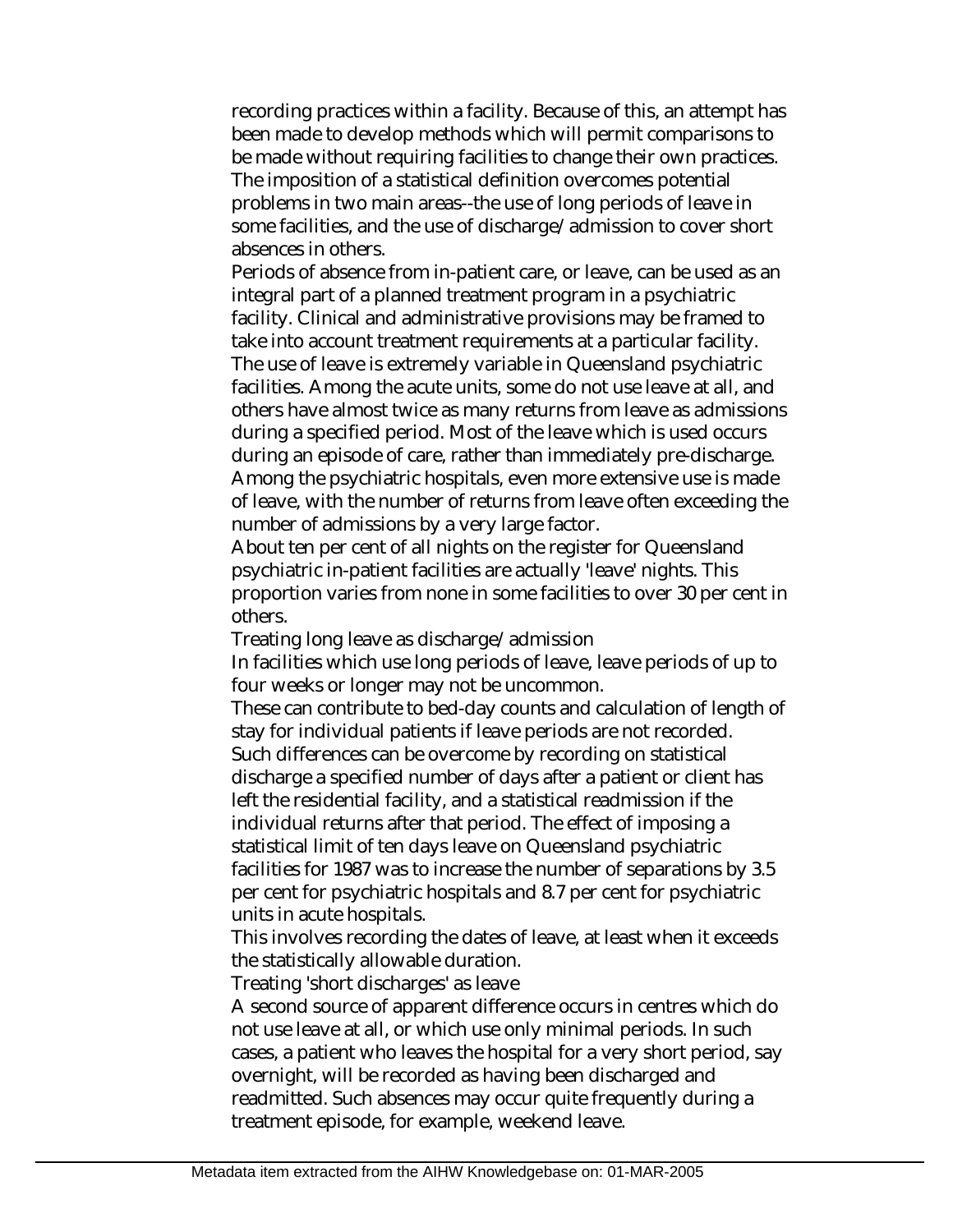For centres which do not allow leave, this can be overcome by deleting from the statistical file discharges and subsequent admissions when these occur within a specified period. Such absences can be statistically treated as leave.

The effect of linking all episodes separated by ten days or less for Queensland psychiatric facilities for 1987 was to reduce the number of separations by 23 per cent for psychiatric hospitals and 0.37 per cent for psychiatric units in acute hospitals.

Psychiatric Working Party recommendation

Although some members wished the maximum to be set at seven days for consistency with acute hospitals and private psychiatric hospitals, the working party agreed with the general concept of setting a maximum period for formal or statistical separation of less than ten days, as it results in improved comparability of rates. Most systems already have a maximum period of leave, and by choosing the upper end, most leave periods that occurred were covered, thus minimising the consistency problems. The problem of not being able to statistically discharge a patient after ten days leave until the actual separation occurred was discussed at length. This is only a problem for those systems which do not have an admission and discharge-based reporting system (New South Wales, South Australia) and it was pointed out that such episodes were a problem anyway as they would not get into the tabulations for the most recent year if the actual separation had not occurred by the time tabulations were performed.

The Psychiatric Working Party decided that leave for in-patients of public psychiatric hospitals be limited to a maximum of ten days. Beyond this point patients should be statistically discharged. Queensland proposed a statistical definition of discharge, which goes one step further than the above proposal, by proposing that episodes separated by less than ten days be statistically linked into a single episode with the intervening days treated as leave. This proposal was rejected by the Psychiatric Working Party. Reported admissions and discharges should be recorded for those

hospitals which impose a lower maximum leave length. Uniformity of practice is a matter for State authorities and there should not be an attempt to statistically link episodes separated by less than ten days for National Minimum Data Set purposes.

The working party decided to include the following data items relating to leave:

- total leave days in the episode

- number of leave periods.

It was agreed that 'trial leave' should not be counted as leave for data set purposes as, in general, there is not a firm intention that the patient is returning to the facility within ten days for further in